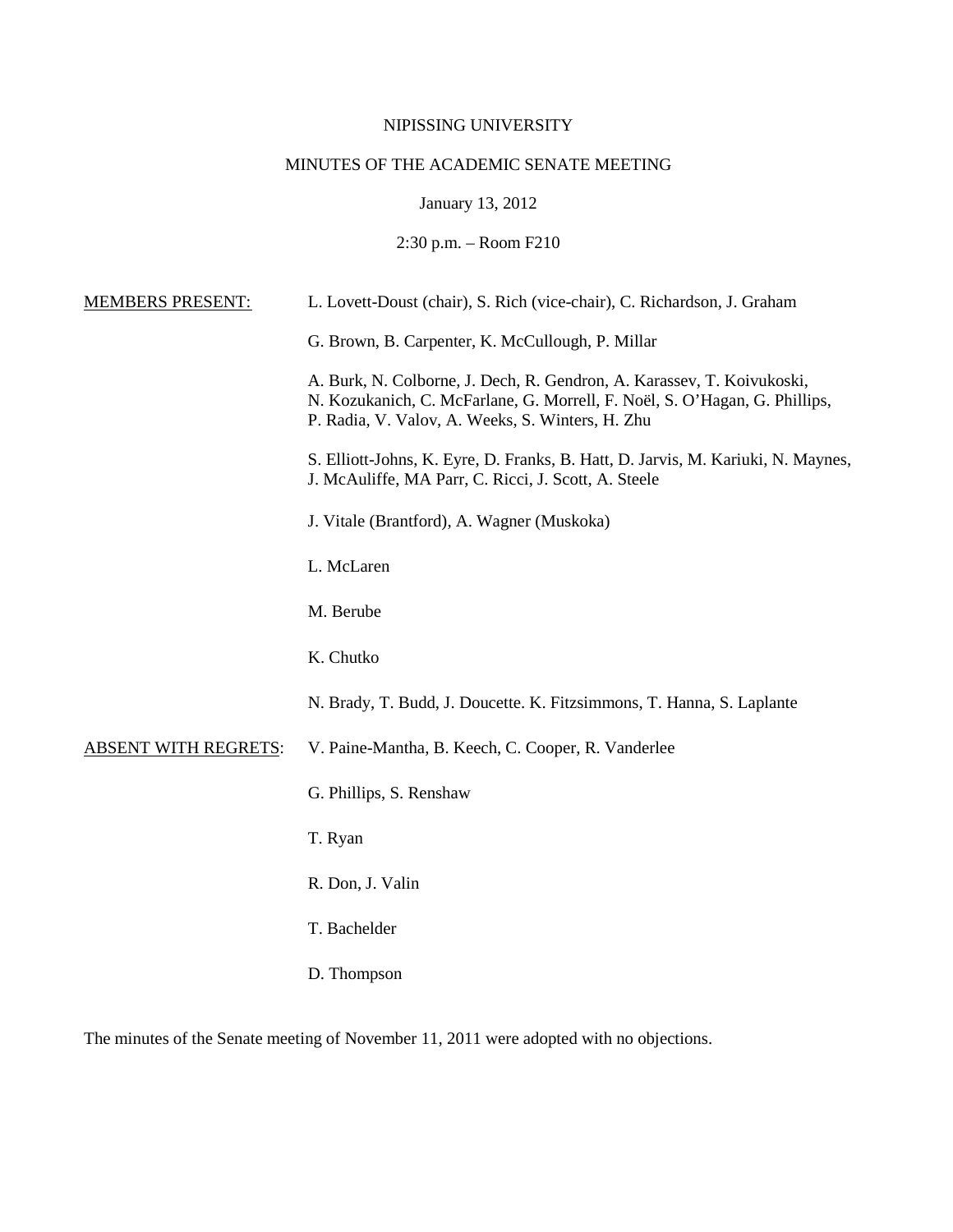#### QUESTION PERIOD

There was a question regarding when a search committee will be struck for the vacant position of Director of Library Services and whether there will be any faculty included in this committee. Senator Rich reminded senators that this will be a joint search committee with Canadore College and that there will be some faculty input.

There was a request for a status update on the Presidential Task Force on Civil Discourse. The President indicated that she is requesting this group reconvene and continue working on the concept of civility in the workplace. Senators Koivukoksi and Keech, co-chairs, will meet and then meet with the President followed by a report back to the February 10, 2012 Senate meeting.

#### REPORTS of STANDING COMMITTEES and FACULTY or UNIVERSITY COUNCILS

#### Senate Executive Committee

MOTION 1: Moved by S. Rich, seconded by C. McFarlane that Report of the Senate Executive Committee dated January 5, 2012 be received. CARRIED

#### Undergraduate Studies Committee

#### November 17, 2011 Report

- MOTION 2: Moved by C. Richardson, seconded by G. Brown that the Report of the Undergraduate Studies Committee dated November 17, 2011 be received. CARRIED
- MOTION 3: Moved by C. Richardson, seconded by G. Brown that Senate approve the Undergraduate Admission Policy for the Aboriginal Advantage Program be approved as follows:

Applicants will be considered for admission to the Aboriginal Advantage Program if they meet all of the following criteria:

- are of Aboriginal ancestry;
- are admissible as a mature student;
	- o will be 20 years of age or older by the end of the semester in which they wish to enroll;
	- o have been away from formal education (secondary school, community college, etc.) for at least the previous two years; and
- are a Canadian citizen or permanent resident. and
- are not admissible under any other Nipissing University admission policy.

Applicants will also be required to submit: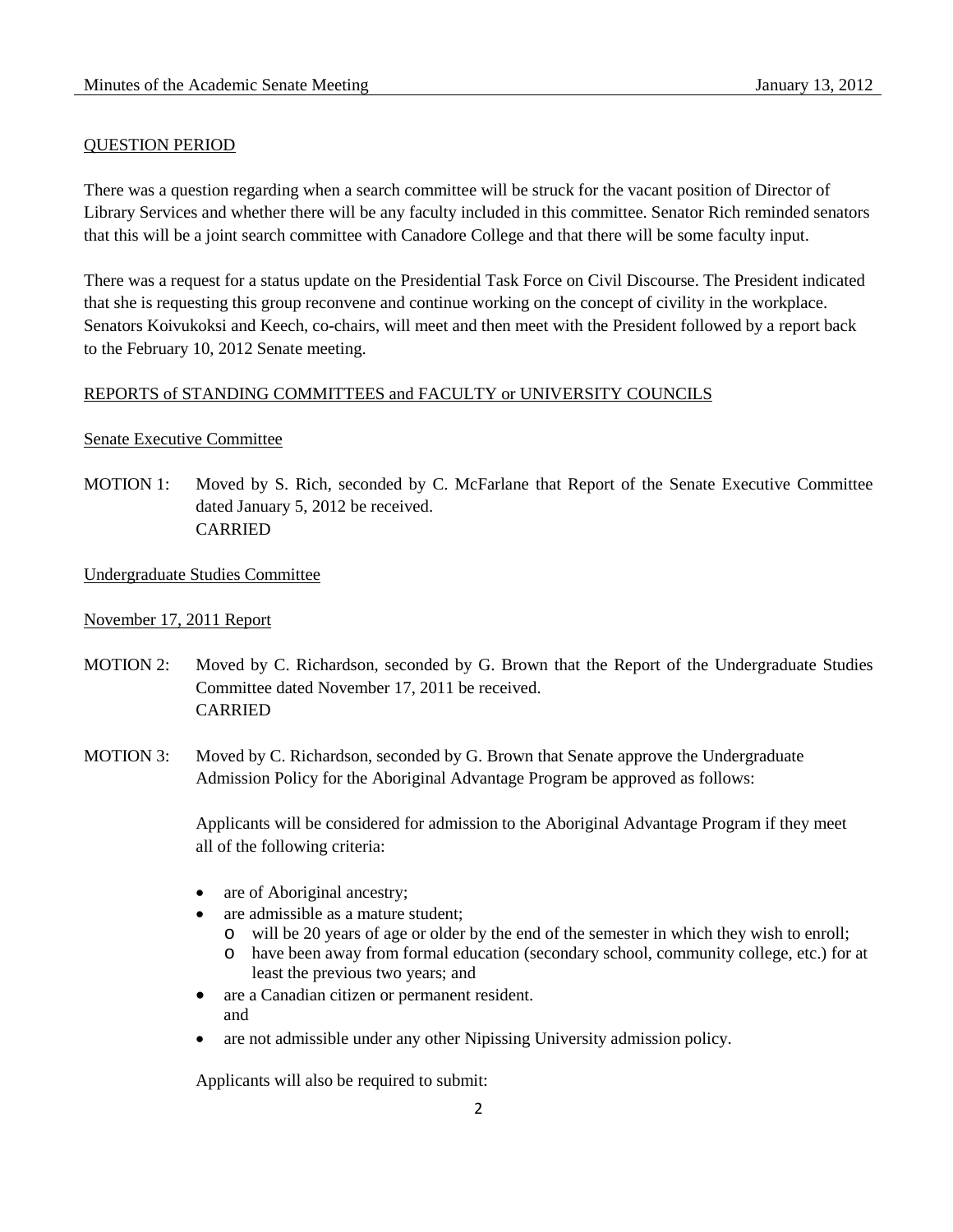- one letter of reference: and
- a two-page statement explaining why they wish to attend university and how they plan on being successful in their academic pursuits. CARRIED
- MOTION 4: Moved by C. Richardson, seconded by G. Brown that Senate approve an Honours Specialization in the Criminal Justice degree as outlined in the supporting document to be implemented in the Fall 2012. CARRIED
- MOTION 5**:** Moved by C. Richardson, seconded by P. Millar that Senate approve that the course CRJS4937 Honours Seminar in Professional Development be added to the Criminal Justice curriculum. **CARRIED**
- MOTION 6: Moved by C. Richardson, seconded by G. Morrell that Senate approve the addition of the following courses to the Child and Family Studies curriculum:
	- CHFS1006 Introduction to Child and Family Studies
	- CHFS2106 Human Development: Children and Youth
	- CHFS2107 Human Development: Adults and Aging
	- CHFS2206 Children, Families, and Social Justice

## CARRIED

- MOTION 7: Moved by C. Richardson, seconded by G. Morrell that Senate approve the deletion of the following courses from the Child and Family Studies Curriculum:
	- CHFS2005 Introduction to Child and Family Studies
	- CHFS2016 Children, Families, and Equity Issues

CARRIED

#### December 1, 2011 Report

MOTION 8: Moved by C. Richardson, seconded by C. McFarlane that the Report of the Undergraduate Studies Committee dated December 1, 2011 be received. CARRIED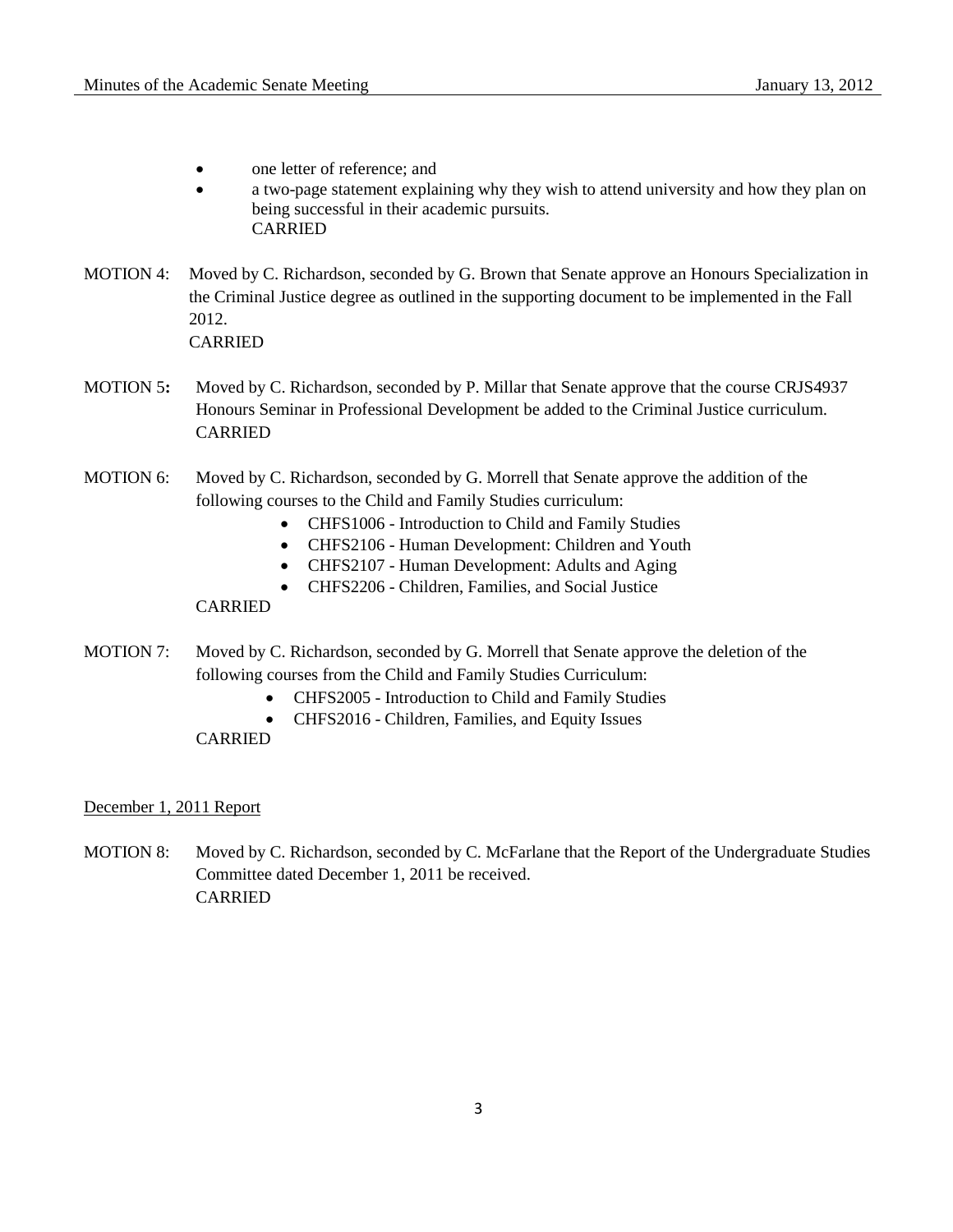MOTION 9: Moved by C. Richardson, seconded by G. Morrell that Senate approve the addition of the following courses to the Child and Family Studies curriculum:

- CHFS3116 Autism Spectrum Disorders(group 1)
- CHFS3127 Fetal Alcohol Spectrum Disorders (group 1)
- CHFS2216 Children's Rights (group 2)
- CFFS2217 Issues in Children's Rights (group 2)

### CARRIED

- MOTION 10: Moved by C. Richardson, seconded by G. Morrell that Senate approve the deletion of the following courses from the Child and Family Studies curriculum:
	- CHFS3006 Children 's Rights
	- CHFS3007 Issues in Children's Rights
	- PSYC2006 Childhood Development
	- PSYC2007 Adult Development
	- PSYC2616 Theories of Personality
	- PSYC3616 Personality and Adjustment

## CARRIED

- MOTION 11: Moved by C. Richardson, seconded by C. McFarlane that Senate approve the prerequisite change for CHFS3025 (Research Methods), CHFS3037 (Multiculturalism, Race and Childhood), and CHFS3105 (Child Welfare: Critical Reflections) from: "Any course listed in Child and Family Studies" to "24 credits completed; or permission of instructor". CARRIED
- MOTION 12: Moved by C. Richardson, seconded by G. Brown that Senate approve that PSYC2020 (Developmental Psychology for Educations) be removed as a required course and relocated to the Group 1 thematic area of the Child and Family Studies curriculum: CARRIED
- MOTION 13: Moved by C. Richardson, seconded by G. Brown that Senate approve the deletion of the following courses from the Sociology curriculum:
	- SOCI3086 Law and Society
	- SOCI3087 Society, Law and Social Change

## CARRIED

- MOTION 14: Moved by C. Richardson, seconded by G. Brown that Senate approve the addition of the following courses to the Criminal Justice curriculum:
	- CRJS3086 Law and Society
	- CRJS3087 Society, Law and Social Change

## CARRIED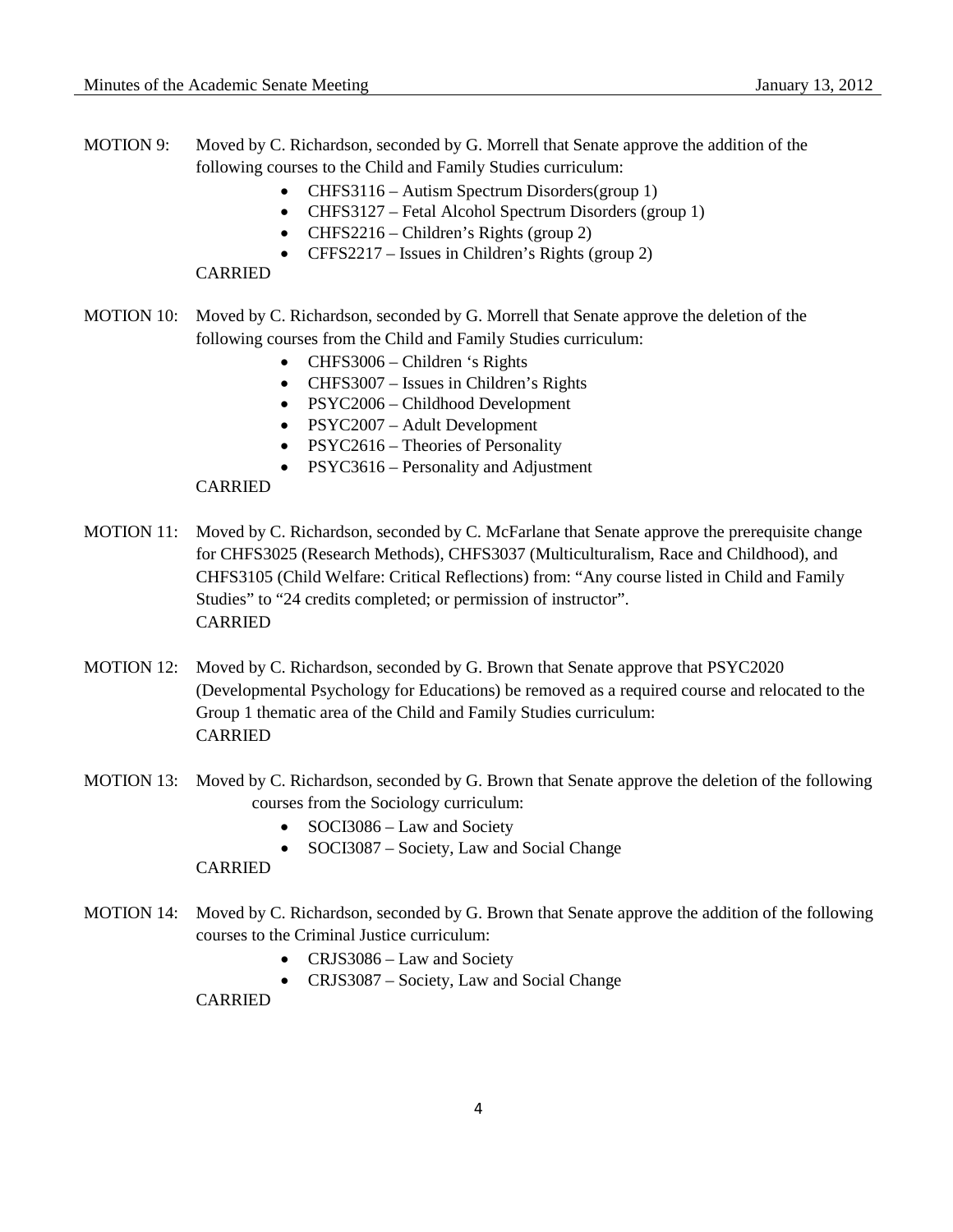- MOTION 15: Moved by C. Richardson, seconded by N. Brady that Senate approve that CRJS3086 and CRJS3087 be cross-listed for credit in Sociology. CARRIED
- MOTION 16: Moved by C. Richardson, seconded by T. Koivukoski that Senate approve a certificate in Aboriginal Leadership as outlined in the attached document. CARRIED

#### University Research Council

- MOTION 17: Moved by C. Richardson, seconded by C. McFarlane that the Report of the Nipissing University Research Council dated November 16, 2011 be received. CARRIED
- MOTION 18: Moved by C. Richardson, seconded by V. Valov that the *Terms of Reference* (NU-RES-2011.04) be approved. CARRIED

#### AMENDMENT of BYLAWS

- MOTION 19: Moved by K. McCullough, seconded by K. Chutko that Senate approve the elimination of Article 2.1(a)(iii) from the Senate Bylaws (Vice-President Finance and Administration effective July 1, 2012). CARRIED
- MOTION 20: Moved by K. McCullough, seconded by K. Chutko that Senate approve the elimination of Article 2.1(a)(vii) from the Senate Bylaws (Chief Operating Officer effective July 1, 2012). CARRIED

#### NOTICES of MOTION (4)

- Changes in Articles 4.5(b), 4.5(c) and 4.5(g) changes in dates for elections of designated limited-term and instructor representatives
- Addition of the Director of the Centre for Flexible Teaching and Learning to Article 2.1(a) an *ex-officio* Senator
- Changes to Articles  $9.5.2(a)(i)$  and  $9.5.2(a)(iii)$  Technology and Infrastructure Subcommittee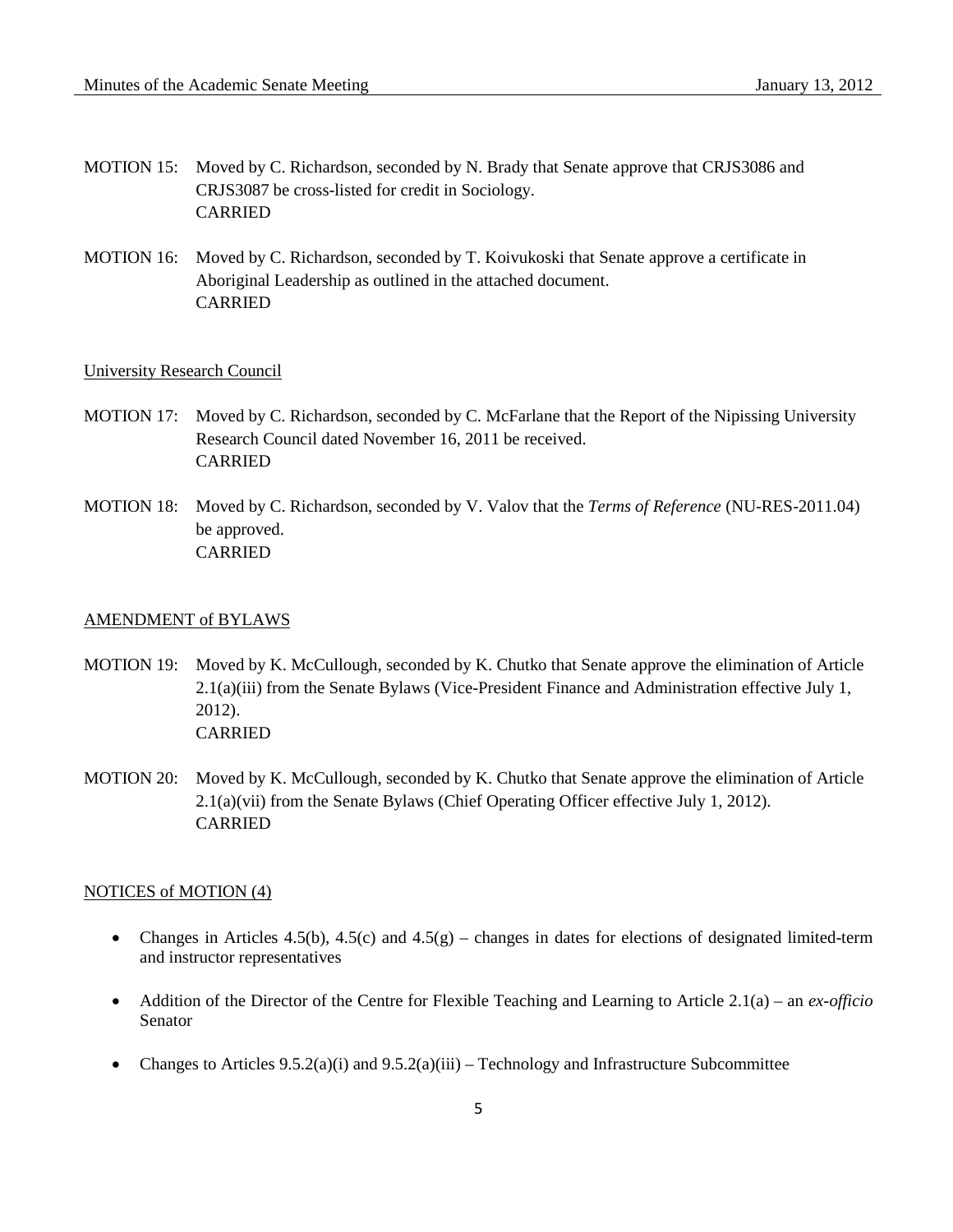• Changes to Articles  $9.3.2(a)(i)$  and  $(a)(v)$  – Undergraduate Services and Awards Subcommittee

## ELECTIONS

- Elect three representatives, one from each faculty, to serve on the selection committees for the Chancellor's Award for Excellence in Teaching (Full-time) and the Nipissing University Award for Part-time Teaching.
	- A. Weeks (Arts and Science) **ACCLAIMED** K. McCullough (Applied and Professional Studies) **ACCLAIMED**
	- A. Steele (Education) **ELECTED**
- Elect one faculty senator to serve as Deputy Speaker from January 2012 until June 2012. T. Koivukoski **ACCLAIMED**
- Elect one faculty senator, from outside the discipline to serve on the selection committee for a tenure track position in English studies (Drama). S. O'Hagan **ACCLAIMED**

### REPORTS FROM OTHER BODIES

## Board of Governors

Senator Berube reported that the Board of Governors last met on December 13, 2011. She indicated that there had been a discussion on the ideas as expressed in the newly released book *Academic Reform: Policy Options for Improving the Quality and Cost Effectiveness of Undergraduate Education in Ontario.* The authors have been contacted and invited to visit Nipissing University. Senator Berube added that the authors have agreed to a campus visit in March. This will be an opportunity for the three authors to engage in an open discussion with faculty, staff, student and Board members.

The Board Chair advised the Board that Dr. Lovett-Doust was recently named as one of Canada's top 100 women executives by the Women's Executive Network. She received the award, in the category of Public Sector Leaders. On behalf of the Board, the Chair extended congratulations to the President for this honour commenting that it was an excellent way to advertise Nipissing University.

Several policies related to animal use and care were approved by the Board including, 'Policy on Post Approval Monitoring', 'Policy on Use of Animals for Educational Purposes', 'Policy on Categories of Invasiveness', and 'Animal Utilization Protocol Procedures'.